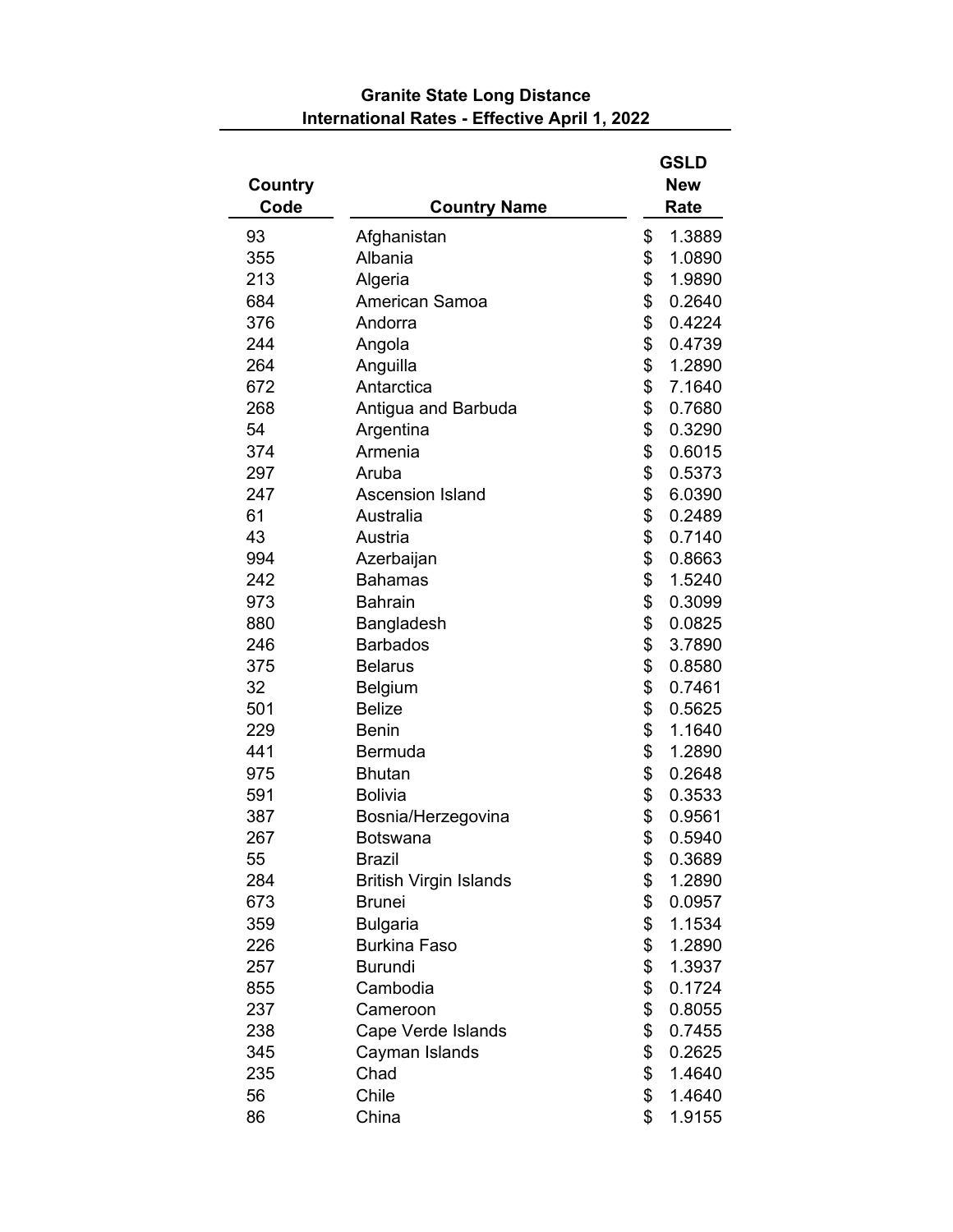| 57  | Colombia                   | \$<br>0.2340  |
|-----|----------------------------|---------------|
| 269 | Comoros                    | \$<br>1.1640  |
| 682 | Cook Islands               | \$<br>7.1640  |
| 385 | Croatia                    | \$<br>0.8040  |
| 53  | Cuba                       | \$<br>1.7940  |
| 357 | Cyprus                     | \$<br>0.2865  |
| 420 | <b>Czech Republic</b>      | \$<br>0.3539  |
| 243 | Dem. Rep. of Congo         | \$<br>1.1640  |
| 45  | <b>Denmark</b>             | \$<br>0.5805  |
| 253 | Djibouti                   | \$<br>0.7140  |
| 767 | Dominica                   | \$<br>1.2900  |
| 809 | Dominican Republic-809     | \$<br>1.2900  |
| 829 | Dominican Republic-829     | \$<br>1.2900  |
| 849 | Dominican Republic-849     | \$<br>1.2900  |
| 593 | Ecuador                    | \$<br>0.4140  |
| 20  | Egypt                      | \$<br>0.2414  |
| 503 | El Salvador                | \$<br>0.3239  |
| 240 | <b>Equatorial Guinea</b>   | \$<br>1.4253  |
| 291 | Eritrea                    | \$<br>0.7016  |
| 372 | Estonia                    | \$<br>1.4340  |
| 251 | Ethiopia                   | \$<br>0.6093  |
| 298 | Faeroe Islands             | \$<br>0.3689  |
| 500 | <b>Falkland Islands</b>    | \$<br>3.7374  |
| 679 | Fiji                       | \$<br>3.0390  |
| 358 | Finland                    | \$<br>0.6389  |
| 33  | France                     | \$<br>0.7140  |
| 596 | French Antilles/Martinique | \$<br>0.6930  |
| 594 | <b>French Guiana</b>       | \$<br>0.5940  |
| 689 | French Polynesia           | \$<br>2.2890  |
| 241 | Gabon                      | \$<br>1.4715  |
| 220 | Gambia                     | \$<br>1.4490  |
| 995 | Georgia                    | \$<br>0.6540  |
| 49  | Germany                    | \$<br>0.5639  |
| 233 | Ghana                      | \$<br>0.5640  |
| 350 | Gibraltar                  | \$<br>0.4139  |
| 881 | <b>Global Mobile</b>       | \$<br>12.0390 |
| 30  | Greece                     | \$<br>0.4890  |
| 299 | Greenland                  | \$<br>1.2866  |
| 473 | Grenada                    | \$<br>1.2900  |
| 590 | Guadeloupe                 | \$<br>0.4365  |
| 671 | Guam                       | \$<br>1.1223  |
| 502 | Guatemala                  | \$<br>0.3075  |
| 224 | Guinea                     | \$<br>1.1745  |
| 245 | Guinea Bissau              | \$<br>1.4340  |
| 592 | Guyana                     | \$<br>0.4859  |
| 509 | Haiti                      | \$<br>1.5240  |
| 504 | Honduras                   | \$<br>0.3615  |
| 852 | Hong Kong                  | \$<br>0.1214  |
| 36  | Hungary                    | \$<br>0.2040  |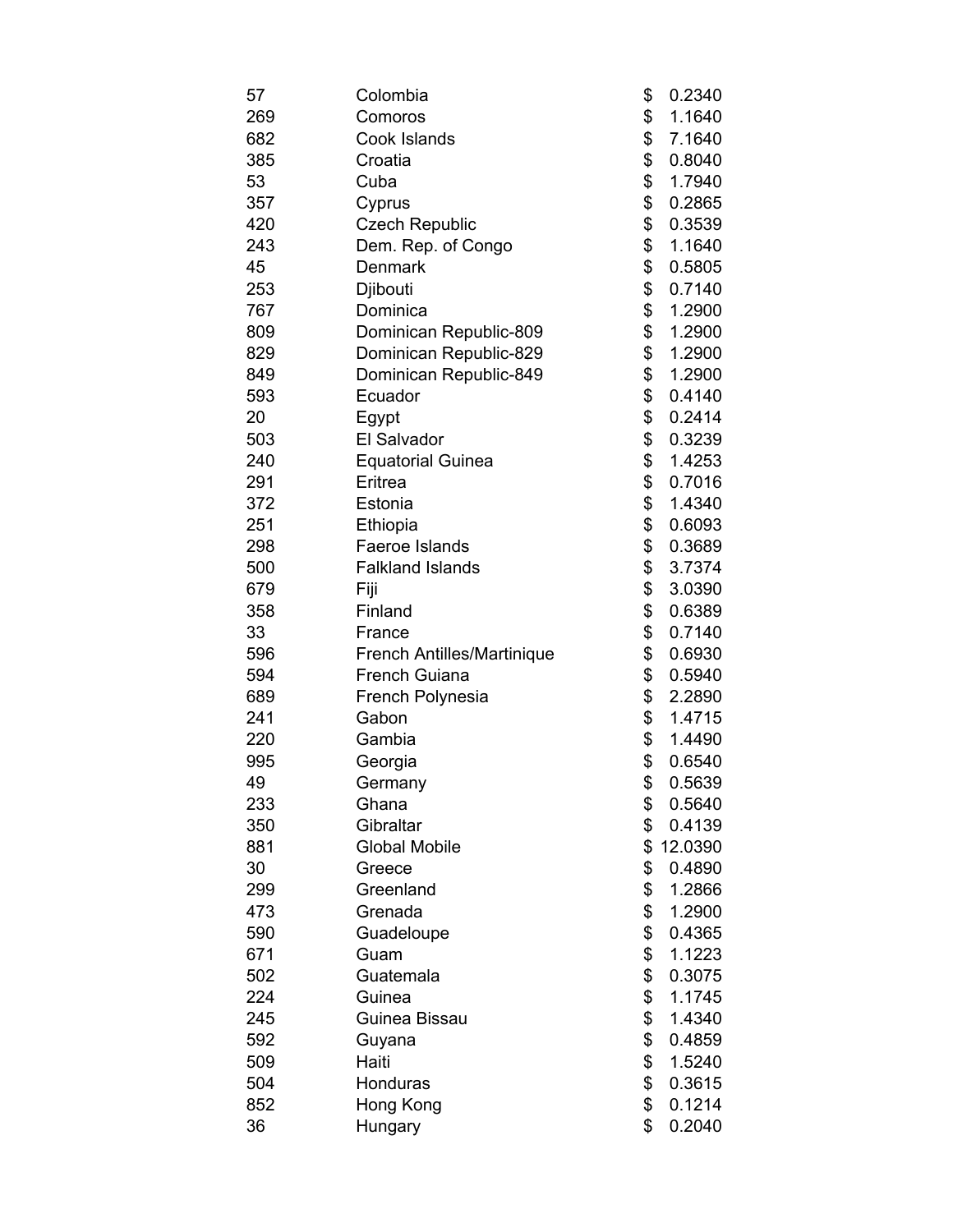| 354 | Iceland                 | \$<br>0.1260  |
|-----|-------------------------|---------------|
| 91  | India                   | \$<br>0.1064  |
| 62  | Indonesia               | \$<br>0.1289  |
| 870 | Inmarsat                | \$<br>14.2890 |
| 98  | Iran                    | \$<br>0.5051  |
| 964 | Iraq                    | \$<br>0.5526  |
| 353 | Ireland                 | \$<br>0.4530  |
| 972 | Israel                  | \$<br>0.4890  |
| 39  | Italy                   | \$<br>0.7308  |
| 225 | <b>Ivory Coast</b>      | \$<br>0.8865  |
| 658 | Jamaica-658             | \$<br>1.2900  |
| 876 | Jamaica-876             | \$<br>1.2900  |
| 81  | Japan                   | \$<br>0.1770  |
| 962 | Jordan                  | \$<br>0.2723  |
| 254 | Kenya                   | \$<br>0.4290  |
| 686 | Kiribati/Gilbert Island | \$<br>6.0390  |
| 383 | Kosovo                  | \$<br>1.2390  |
| 965 | Kuwait                  | \$<br>0.1934  |
| 996 | Kyrgyzstan              | \$<br>0.5190  |
| 856 | Laos                    | \$<br>0.2265  |
| 371 | Latvia                  | \$<br>1.5006  |
| 961 | Lebanon                 | \$<br>0.2864  |
| 266 | Lesotho                 | \$<br>3.0390  |
| 231 | Liberia                 | \$<br>1.3371  |
| 218 | Libya                   | \$<br>0.5640  |
| 423 | Liechtenstein           | \$<br>1.0590  |
| 370 | Lithuania               | \$<br>1.5314  |
| 352 | Luxembourg              | \$<br>0.4857  |
| 853 | Macau                   | \$<br>0.3690  |
| 261 | Madagascar              | \$<br>1.5390  |
| 265 | Malawi                  | \$<br>0.9690  |
| 60  | Malaysia                | \$<br>0.1320  |
| 960 | <b>Maldives</b>         | \$<br>6.0390  |
| 223 | Mali                    | \$<br>0.8808  |
| 356 | Malta                   | \$<br>1.0140  |
| 692 | <b>Marshall Islands</b> | \$<br>0.6389  |
| 222 | Mauritania              | \$<br>1.9140  |
| 230 | <b>Mauritius</b>        | \$<br>0.2775  |
| 52  | Mexico                  | \$<br>0.4058  |
| 691 | Micronesia              | \$<br>1.2840  |
| 373 | Moldova                 | \$<br>0.9872  |
| 377 | Monaco                  | \$<br>1.0890  |
| 976 | Mongolia                | \$<br>0.2775  |
| 382 | Montenegro              | \$<br>0.9539  |
| 664 | Montserrat              | \$<br>1.2900  |
| 212 | Morocco                 | \$<br>1.3545  |
| 258 | Mozambique              | \$<br>0.6540  |
| 95  | Myanmar                 | \$<br>0.5100  |
| 674 | Nauru                   | \$<br>6.0390  |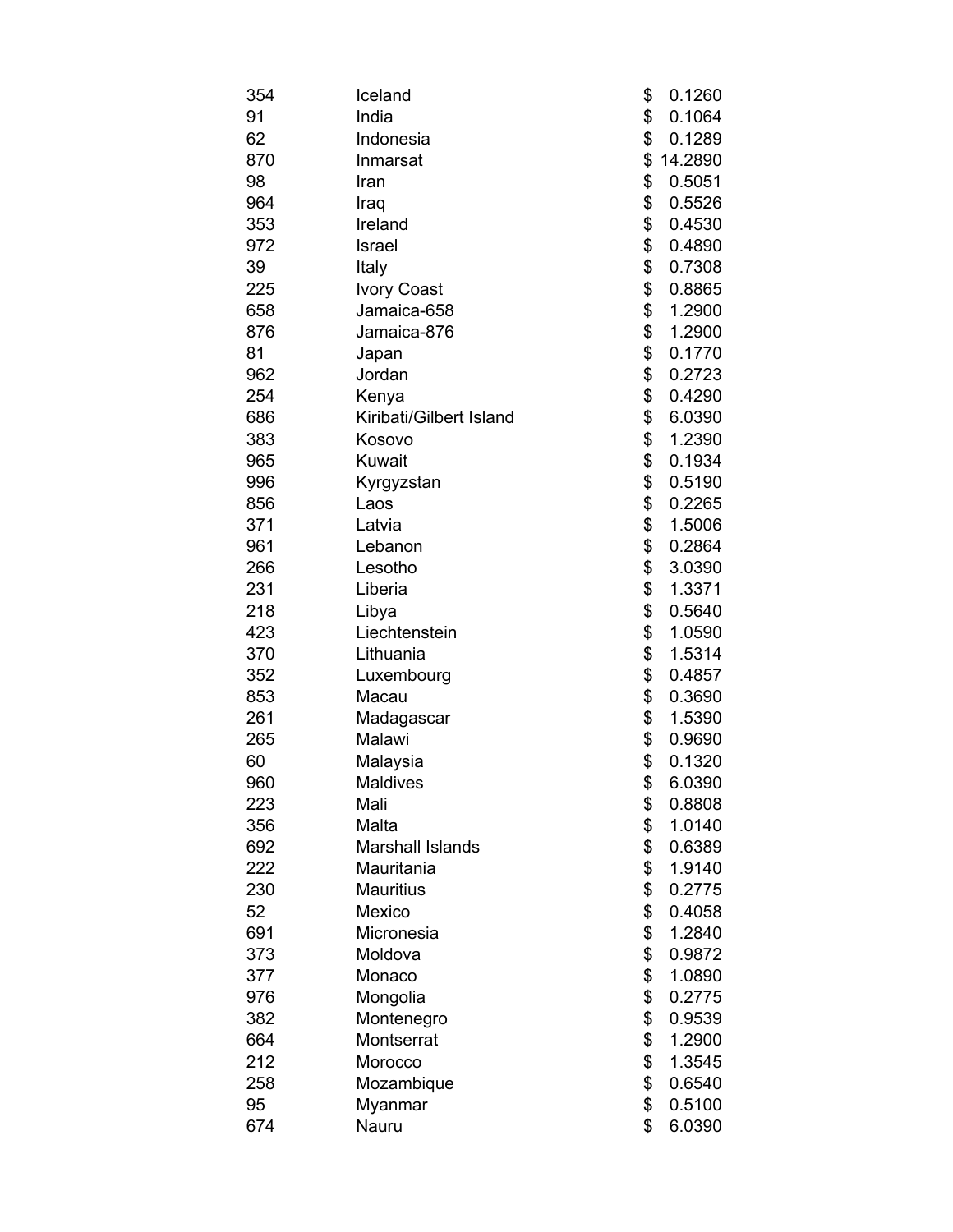| 977            | Nepal                        | \$<br>0.3089  |
|----------------|------------------------------|---------------|
| 599            | <b>Netherland Antilles</b>   | \$<br>0.5780  |
| 31             | <b>Netherlands</b>           | \$<br>0.4515  |
| 687            | New Caledonia                | \$<br>6.0390  |
| 64             | <b>New Zealand</b>           | \$<br>0.4365  |
| 505            | Nicaragua                    | \$<br>0.5790  |
| 227            | Niger                        | \$<br>0.9281  |
| 234            | Nigeria                      | \$<br>0.3104  |
| 683            | <b>Niue</b>                  | \$<br>7.1640  |
| 850            | North Korea                  | \$<br>1.9140  |
| 389            | North Macedonia              | \$<br>1.0074  |
| 670            | <b>Northern Marianas</b>     | \$<br>1.1223  |
| 47             | Norway                       | \$<br>0.3629  |
| 968            | Oman                         | \$<br>0.8753  |
| 92             | Pakistan                     | \$<br>0.2190  |
| 680            | Palau                        | \$<br>0.5421  |
| 970            | <b>Palestinian Authority</b> | \$<br>0.3750  |
| 507            | Panama                       | \$<br>0.2070  |
| 675            | Papua New Guinea             | \$<br>7.5390  |
| 595            | Paraguay                     | \$<br>0.3089  |
| 51             | Peru                         | \$<br>0.7719  |
| 63             | Philippines                  | \$<br>0.2805  |
| 48             | Poland                       | \$<br>0.4335  |
| 351            | Portugal                     | \$<br>0.6782  |
| 239            | Principe and Sao Tome        | \$<br>5.0640  |
| 974            | Qatar                        | \$<br>0.4403  |
| 262            | <b>Reunion Island</b>        | \$<br>1.3140  |
| 40             | Romania                      | \$<br>0.4064  |
| $\overline{7}$ | <b>Russia</b>                | \$<br>0.9390  |
| 250            | Rwanda                       | \$<br>0.8040  |
| 378            | San Marino                   | \$<br>1.5389  |
| 882            | <b>Satellite Network</b>     | \$14.2890     |
| 878            | Satellite Network-Enum2go    | \$<br>14.2890 |
| 966            | Saudi Arabia                 | \$<br>0.2715  |
| 221            | Senegal                      | \$<br>1.3416  |
| 381            | Serbia                       | \$<br>0.9054  |
| 248            | Seychelles Island            | \$<br>2.0640  |
| 232            | Sierra Leone                 | \$<br>1.5390  |
| 65             | Singapore                    | \$<br>0.1320  |
| 721            | <b>Sint Maarten</b>          | \$<br>0.3825  |
| 421            | Slovakia                     | \$<br>0.2340  |
| 386            | Slovenia                     | \$<br>1.0347  |
| 677            | Solomon Islands              | \$<br>6.0390  |
| 252            | Somalia                      | \$<br>1.7072  |
| 27             | South Africa                 | \$<br>0.5340  |
| 82             | South Korea                  | \$<br>0.5525  |
| 211            | South Sudan                  | \$<br>1.1640  |
| 34             | Spain                        | \$<br>0.7140  |
| 94             | Sri Lanka                    | \$<br>0.2835  |